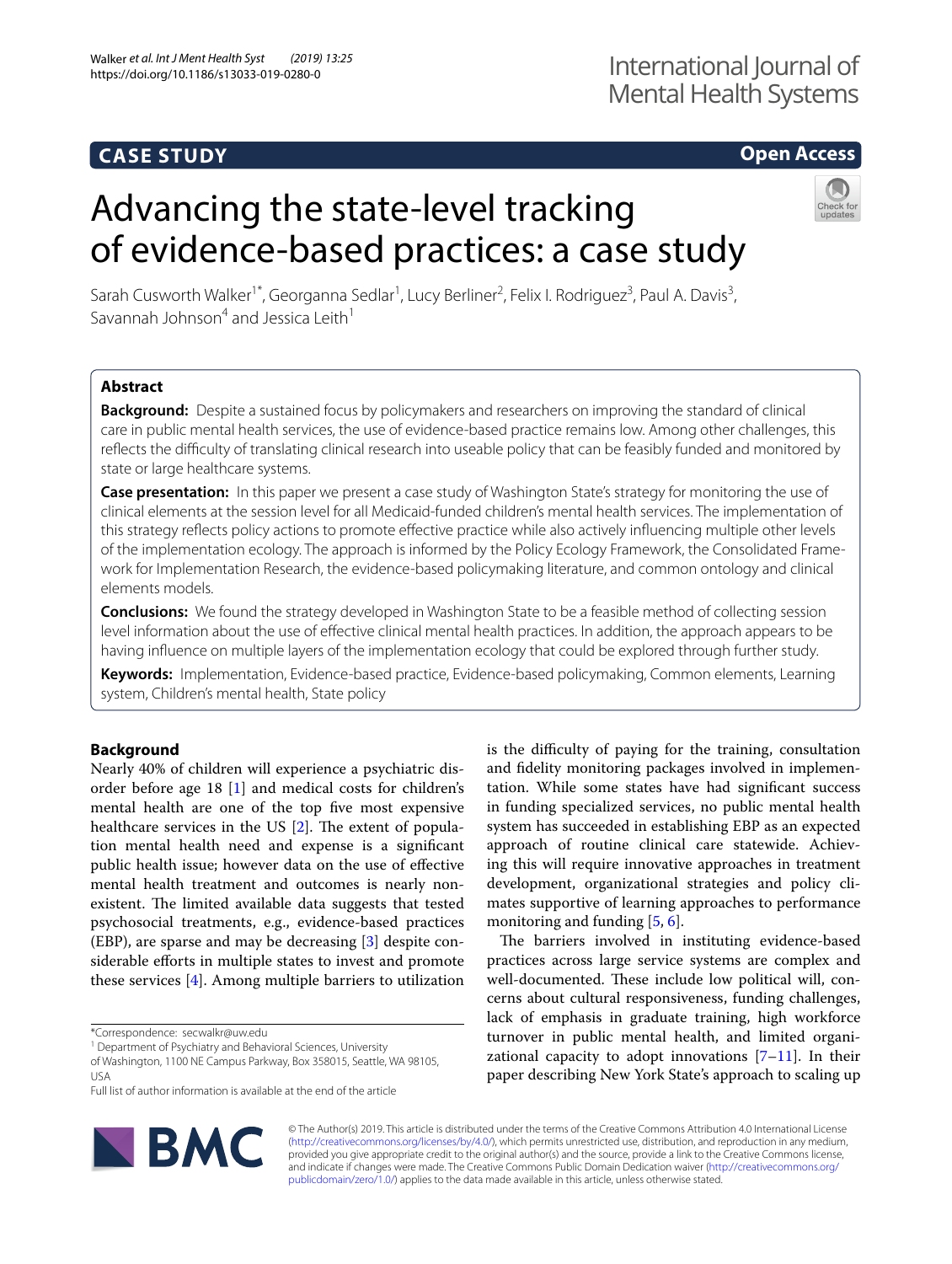EBPs, Hoagwood et al. [[12](#page-7-8)] describes the costs of implementing EBPs to fdelity as "enormous" and recommends that state level efforts also support policy and organizational strategies as a complement to direct training and consultation initiatives [[12\]](#page-7-8). Current implementation science frameworks tend to describe the policy context, or ecology, as a dimension that can support or impose research-based products, [[5,](#page-7-4) [13](#page-7-9)] recognizing the powerful role policy plays in creating a funding and regulatory environment that can spur the adoption of EBPs. This may include setting mandates, providing incentives, and directly funding education, training and consultation  $[14]$  $[14]$ . In this paper we use a case study approach to describe how a legislative agenda created a series of cascading efects on multiple levels of the implementation ecology. We argue that a key catalyst for turning legislative intent into meaningful impact was the creation of a system to track EBP delivery statewide. We discuss the potential of this approach for performance monitoring and allocating enhanced payments for value-based care.

## **Implementation frameworks**

In their 2008 paper, *Towards a policy ecology of implementation of evidence*-*based practices in public mental health settings*, Ragahavan, Bright and Shadoin note that focusing on mandating EBP use or narrowly focusing on individual change within organizations is unlikely to result to broad and sustainable EBP uptake (pg. 26) [\[5](#page-7-4)]. To encourage a focus on the systems governing innovation, their proposed framework suggests four levels of intervention at the policy level: Provider organization, Regulatory or purchaser agency, Political and Social. The authors outline strategies that can be taken at each level to promote EBP which include, among others, fexible and enhanced reimbursement, prior authorization, mental health parity and anti-stigma campaigns. A particularly useful contribution of this framework is the recognition that policy level implementation strategies are likely to be highly idiosyncratic. As implementation moves towards the outer level, the number of factors that must be incorporated into a successful strategy quickly expands. This complexity is highlighted, for example, in Powell et al's 2016 paper describing the City of Philadelphia's multi-pronged effort to influence the outer context of implementation  $[13]$  $[13]$ . This effort involved a number of strategies at every level of policymaking each of which was also tailored to the practice, funding and political realities of the local context. Given this complexity, it is unsurprising that eforts to study and infuence implementation from the policy level are less well represented in the implementation literature.

More comprehensive implementation frameworks are helpful in guiding and understanding the impact of these policy level strategies. The Consolidated Framework for Implementation Research (CFIR), for example, is a well-known model that provides a useful taxonomy outlining the levels of implementation, including policy, that infuence uptake and sustainability of new practices. The framework was proposed in 2009 as an updated synthesis of healthcare implementation and innovation diffusion models and comprises fve major domains: the intervention, the inner and outer setting, the individuals involved and the process of implementation. These levels echo previous work characterizing the importance of the context of implementation, characteristics of the intervention and the process of implementation for managing organizational change [[15](#page-7-11)[–17](#page-7-12)]. For our purposes, the CFIR was a helpful framework for organizing the hypothesized efects of the Washington State strategy on multiple layers of the implementation ecology as will be described in more detail below.

#### **Evidence‑based policymaking**

Another area that provides context for the effort in Washington State is the literature on use of research in policy. As described in an infuential text on evidencebased policymaking, researchers who attempt to bridge the research to policy gap as intermediaries "see policymakers as their primary clients. In addition to producing knowledge, they also see their role as translating extant research and analysis in ways that enhance their utility for those doing public policy" [[18\]](#page-7-13). Similarly, a report by the National Research Council, Committee on the Use of Social Science Knowledge in Public Policy, [\[19\]](#page-7-14) noted the evolution of evidence-based policymaking over the last 40 years, which has shifted from providing education, technical assistance and list-making to active engagement in shaping the decision-making climate.

This is important because it highlights the need for adaptability and a greater emphasis on what Damschroder et al. [[20\]](#page-7-15) described as the core elements vs. adaptable periphery of studied interventions at all levels (intervention, implementation and policy). As the scholarship on research and policy notes, research is only one source of information amongst many other competing demands, including constituent or leadership priorities, capacity to reform, the cost–beneft of change and political will [[19,](#page-7-14) [21,](#page-7-16) [22](#page-7-17)]. To maintain focus and political will for the use of research in policymaking, brokers of this process need to actively synthesize and interpret research fndings so core features are preserved in adaptations. Developing policy strategy to support the end goal of a client receiving a service that can be reasonably defned as "evidence-based" will necessarily involve conversations about how evidence-based is defned [\[23](#page-7-18), [24\]](#page-7-19) as well as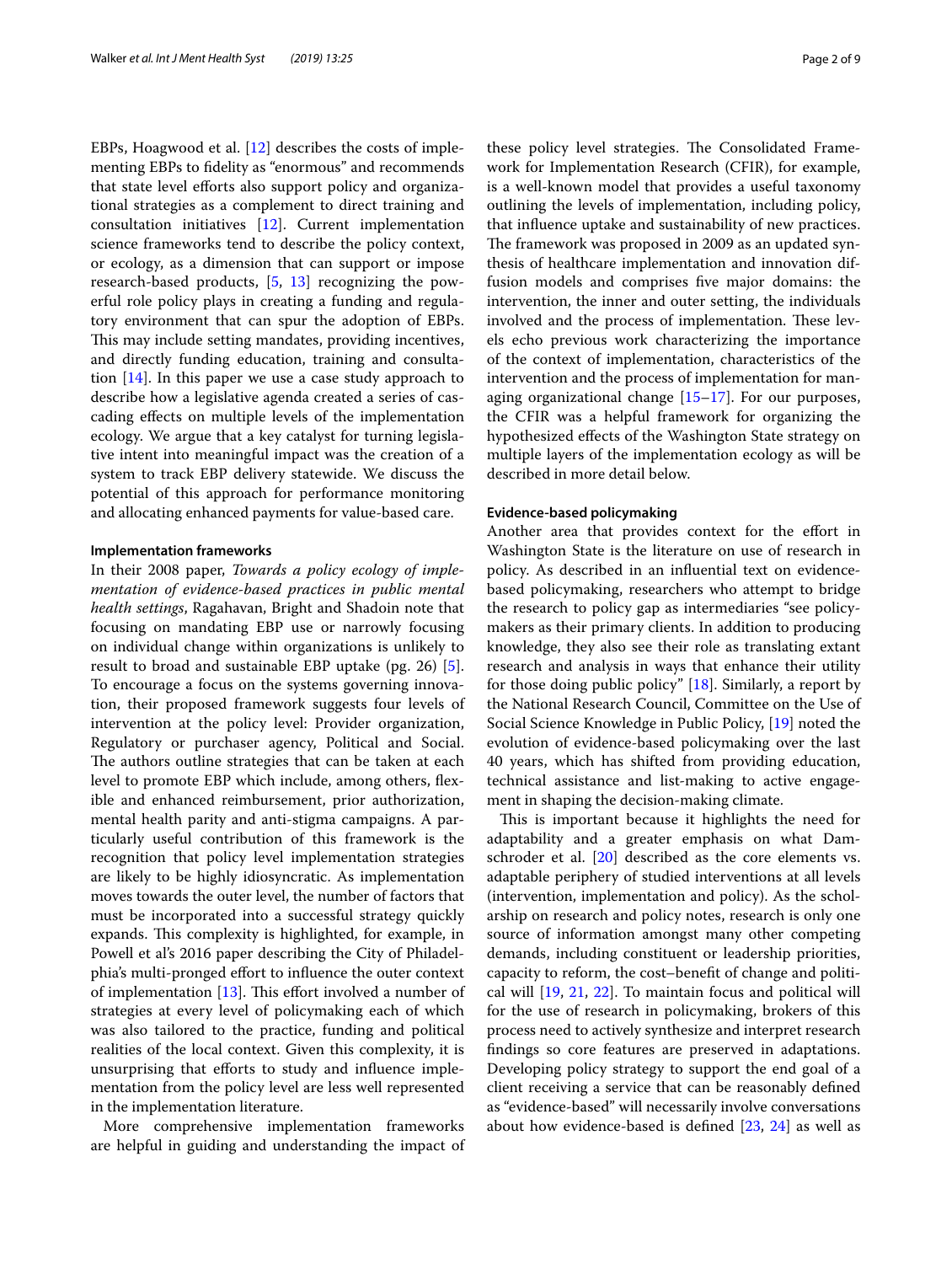what monitoring infrastructure is needed to feasibly track use [[25\]](#page-8-0).

The field of implementation science recognizes the importance of the policy environment in supporting or deterring system change efforts to promote the use of evidence-based practices. While policy is highlighted in multi-layered implementation frameworks, such as the CFIR, little is known about how policy can directly infuence other elements of the implementation ecology. We believe our efforts in Washington State can provide an illustrative example of how policy, organizational and intervention level efects infuence each other reciprocally in this ecosystem.

# **Case presentation**

The Reporting Guides for Evidence-Based Practice for Children's Mental Health emerged in response to the passage of HB2536 in Washington State in 2012 and now in statute as Chapter 43.20C RCW. The bill directed the three child-serving departments (mental health, juvenile justice, child welfare) to "substantially" increase investments in evidence-based practice and required each state department to submit an annual report on its investment for the subsequent 5 years. The first EBP list developed for reporting was taken from the Washington State Inventory of Evidence-based, Research-based and Promising Practices (WSIPP) [\[24](#page-7-19), [26](#page-8-1)] also developed as part of the 2012 legislation. Reporting codes were assigned to each of the programs listed on the inventory and agencies were directed to use the assigned codes to report the use of EBPs per session. At this stage of implementation, the state provided no other reporting guidance for required training, consultation or documentation.

Ambiguity about the reporting requirements discouraged providers from using the codes, resulting in very low reported rates and distrust in the accuracy of data (Endler, personal communication). To address this concern, the state requested that the University of Washingtonbased Evidence Based Practice Institute develop quality guidelines for reporting and tracking use. The state and EBPI were faced with how to track EBPs under three conditions: (1) infrequent real world use of EBP manuals to fdelity; (2) no resources for the expert review of therapist competence on a large scale; and (3) needing to track use through a billing code tied to a unique session. Further, to address previous concerns about ambiguity, the guidelines needed to be very concrete about what constituted sufficient EBP practice. The developed method for tracking use addressed these constraints by, respectively, (1) using a treatment family and common elements ontology to justify the use of discrete clinical elements in session as reportable EBP; (2) accepting approved training and case note documentation as good enough proxies for competence; and (3) providing specifc language for documentation to overcome provider concerns about the accuracy of self-report. We elaborate on the literature supporting these approaches below.

# **Training and documenting practice as proxies for assessing use**

Without an external method of determining the clinician's actual use of skills, we determined that exposure to an interactive active training would provide the frst safeguard for ensuring competency. Requiring training was fairly straightforward as it is the most common method for teaching new concepts and clinical skills [[27\]](#page-8-2). While reading a manual or participating in a selfguided online training substantially lowers the barrier to entry for learning new materials, the efectiveness of these methods in supporting the competent use of new skills has little or mixed support in the available literature. For example, a systematic review of the efectiveness of the dissemination of printed clinical guidelines on practice did not substantively improve patient outcomes [[28\]](#page-8-3). Having the opportunity to practice skills and receive feedback appears to increase the likelihood of skills transfer. This is supported by the general literature in medical training, with high quality simulation approaches showing the best efects in supporting clinician skills and patient outcomes [[29\]](#page-8-4).

However, a complication of requiring training, and also opening the allowable training to non-proprietary, common elements-based models, is that the feld lacks empirically-informed standards for length, format and post-training support. The length and format of trainings vary widely among purveyor-led EBPs. Training time among programs range from 40 h to a few days, [\[27](#page-8-2)], or may be purveyed entirely through self-guided media platforms  $[30, 31]$  $[30, 31]$  $[30, 31]$  $[30, 31]$ . The same complication applies to the length of consultation available to therapists following training, with some models requiring indefnite consultation and some not requiring or offering any. While waiting for more empirical guidance in this area [\[32](#page-8-7)], we opted for not specifying any specifc length of training time. Instead, the guides indicate the need for interactivity and some objective assessment of skill. Consultation requirements are left to the discretion of the training entity or proprietary program.

## **Clinical treatment families and common elements**

The concept of clinical treatment families is central to the organization and documentation requirements in the Reporting Guides. The concept of treatment families is promoted by infuential scientifc groups attempting to develop frameworks to support more rapid synthesis and translation of psychosocial intervention science [[33](#page-8-8)[–35](#page-8-9)].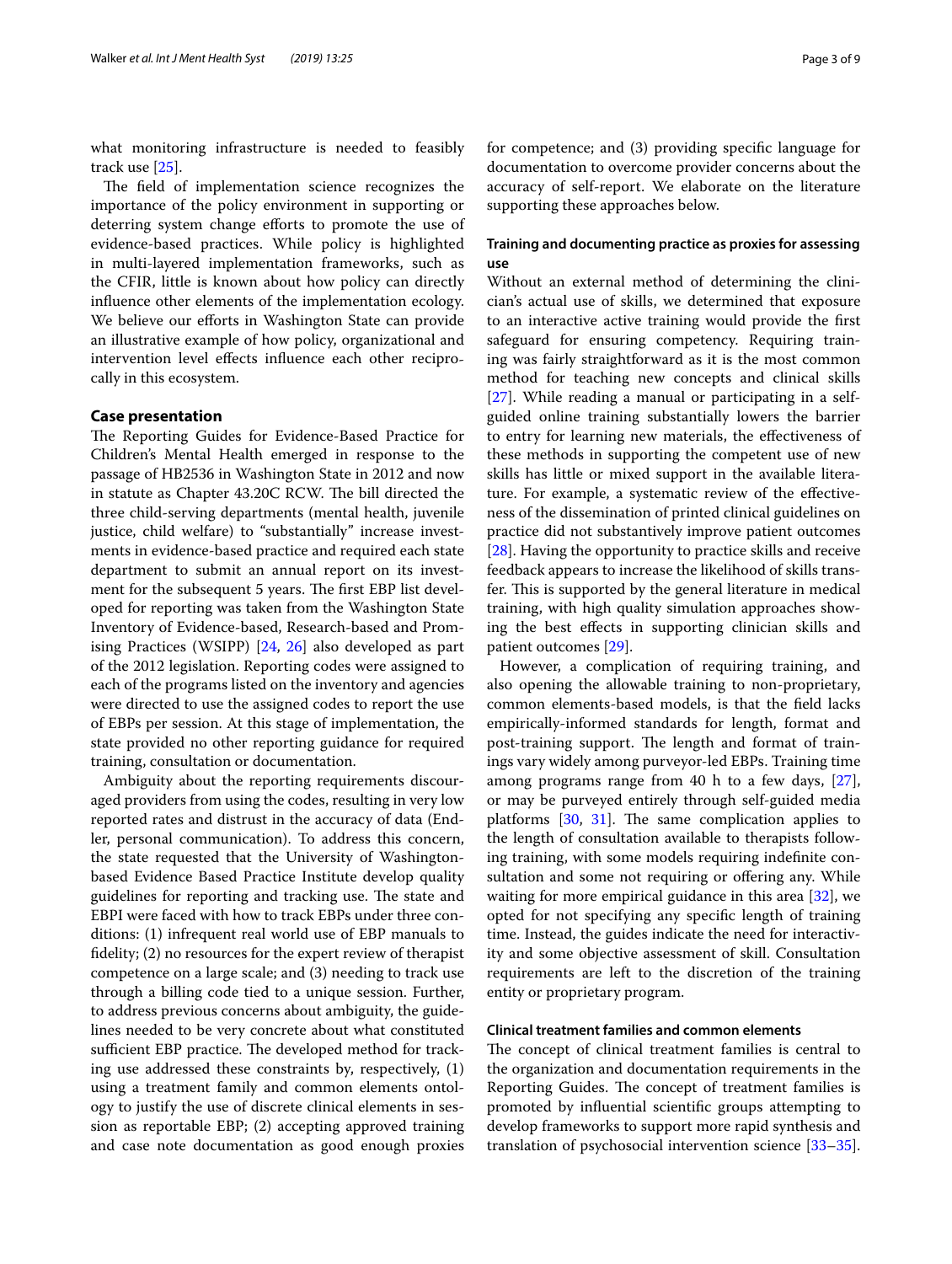A treatment family encompasses programs that share a theory of change and practice elements. It is a method of synthesizing intervention science to unpack the black box of single intervention studies. Using treatment families can help create a shared language amongst agencies and providers and clarify how specifc practice elements are being used to address specifc clinical needs [\[34](#page-8-10)].

Chorpita et al. were the frst to attempt a large scale disaggregation of the clinical components of child and youth psychotherapy across multiple evidence-based programs [[33\]](#page-8-8). Updated in 2009, the *Distillation and Matching Model*, [\[33](#page-8-8)] was designed to provide a detailed description of common clinical strategies as they occurred in families of treatments identifed by the intended area of clinical need (e.g., anxiety, externalizing behavior). In their formulation, a practice element is a discrete clinical technique (e.g., relaxation, time out) as part of a larger intervention. Practice elements were coded directly from over 200 controlled trials in which the tested program was superior to the control. Defnitions of elements were informed by practice experts and showed an acceptable inter-rater reliability ( $k = .76$ ) [[33\]](#page-8-8).

A related efort is being led by the Society for Behavioral Medicine Interest Group (SIG) and the Theories and Techniques of Behavior Change SIG [\[36](#page-8-11)]. This effort is developing an *ontology¸* or common language, for behavioral change across health sciences. Modeled off the Human Genome project (i.e., the Gene Ontology), the efort aims to develop a taxonomy of controlled vocabulary related to behavior change principles and outcomes to facilitate the sharing of knowledge across studies. This is intended to result in hierarchical structures of classes in which, for example, the class of "Goals and planning" might include multiple behavioral indicators such as "Goal setting behavior," which itself is made up of lower level components such as "setting a goal in an appropriate time frame." Coding intervention studies and results using a common ontology could result in more rapidly synthesized results for developing new interventions and policy approaches to support implementation [\[34](#page-8-10)].

In addition to providing conceptual clarity, a common elements framework may also support better clinical practice. As *ad hoc* adaptation of programs is the norm following training and consultation, [\[37](#page-8-12)] an orientation to the theory of change and empirical support for discrete elements in protocols may prevent fdelity drift. For example, a study of therapist practices after receiving signifcant training and supervisory support for a clinical trial found that therapists were infrequently using the most efective components of CBT for anxiety (exposure) and depression  $[38]$  $[38]$  $[38]$ . This common elements approach is also advocated in the Institute of Medicine, Committee on Developing Evidence-Based Standards for Psychosocial Interventions for Mental Disorders [\[34](#page-8-10)]. In this monograph, the committee recommends using a common language approach to clearly communicate about the components of programs in order to reduce confusion about what practices are efective and in what contexts they are efective [[34\]](#page-8-10).

The use of select EBP practice elements appears to overcome frequently cited concerns about EBPs being too rigid and failing to meet the complex needs of families in the real world [\[39–](#page-8-14)[41\]](#page-8-15). Providers may be more amenable to adoption of EBPs if these treatments are broken down into specifc practice elements in order to provide more fexibility, gain the ability to retain clinical judgment and maintain an individualized approach when treating patients.

## **Guidance for documentation and self‑report**

To use an EBP code, a therapist documents their practice in two places within routine notes. Documentation occurs frst in Treatment Plans and then in the Progress Note for individual sessions. The two levels of documentation are expected to establish that the provider is aware of the essential or most active clinical elements of a treatment family while also being allowed to use a broader list of common elements in any individual treatment session. The Guides require that the provider indicate the treatment family or proprietary EBP program and the intention to use at least one essential element in the proposed course of treatment. After indicating intent to use an essential element in the treatment plan, the provider is free to use any allowable elements in the individual treatment sessions.

Essential and allowable elements difer from each other by (1) how often they are included in empirically supported treatments and (2) as how unique they are across treatment families. The development team identified these components by frst examining the 2005 and 2009 core component reviews conducted by Chorpita et al. and Chorpita and Daleidan to identify all components present in 50% of programs found to be efective under each treatment family  $[33, 42]$  $[33, 42]$  $[33, 42]$ . This comprised the first working list of allowable elements that could be used in progress note documentation. We then took components present in 80–100% of efective programs as our frst pool of essential elements. From this pool, we removed elements that were present in all or most treatment families (e.g., psychoeducation), retaining elements that defned the treatment family in unique clinical approach (e.g., exposure). The resulting lists were reviewed internally and externally by two PhD level psychologists and two Master's level therapists trained in evidence-based models of child and adolescent psychotherapy. To support user-friendly language, we cross-walked the components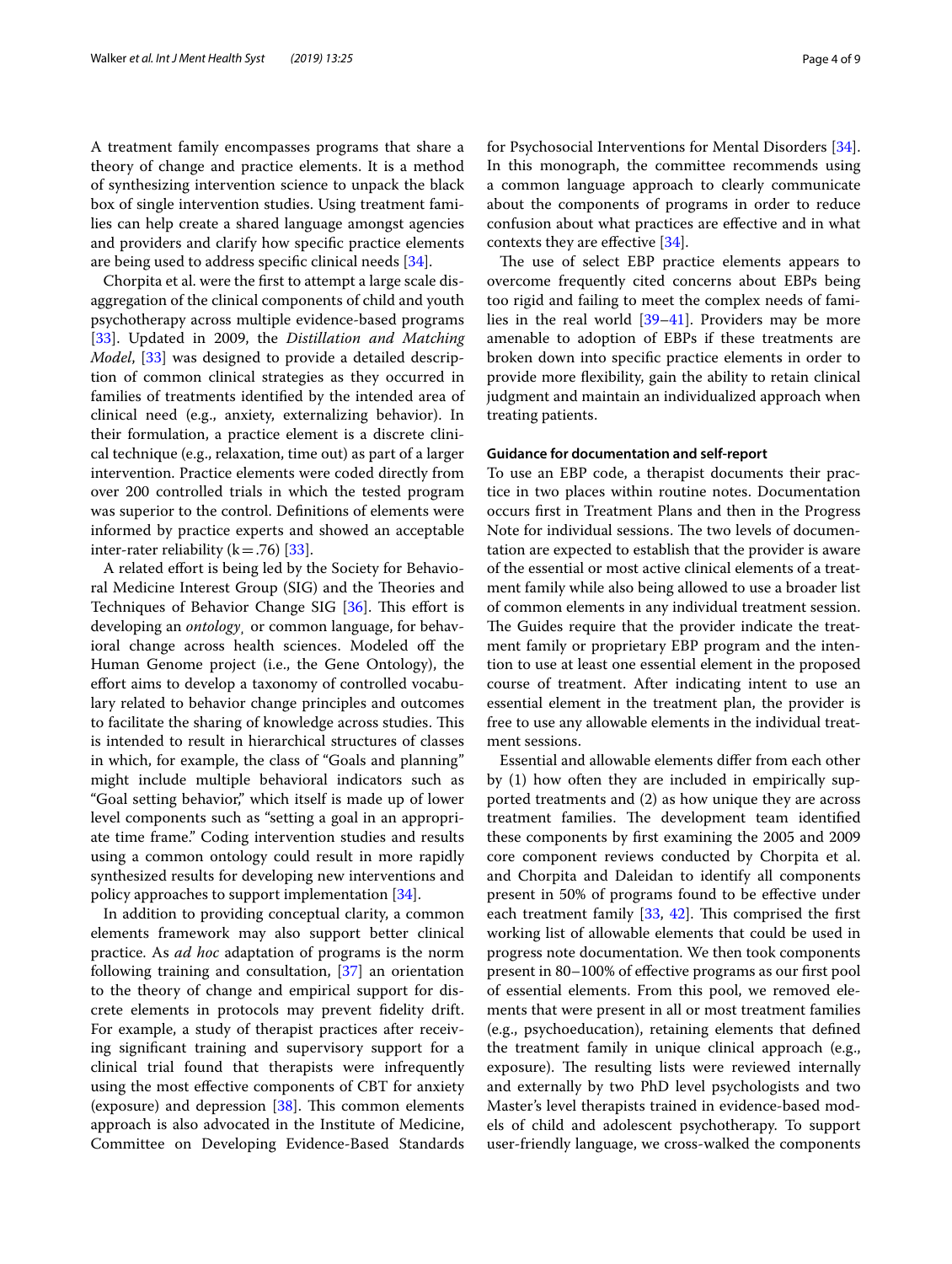pulled from the Chorpita and Daleiden papers with the common elements used in a widely disseminated common element-based training in Washington State [\[42](#page-8-16), 43. The final guidelines provide specific wording for documenting use in treatment plans and progress notes. This wording refects the crosswalk from an EBP, the associated treatment family, and the clinical elements used in the specifc session.

The practical directives provided in the Reporting Guides refect the policy mandate to count the state's investment in EBPs while also reciprocally infuencing the implementation ecology. In adopting a defnition of EBP that refected the need to count practices, the Guides have subsequently shifted site level practices that are infuencing the inner and intervention levels as described below.

# **Intersection with multiple layers of the implementation ecology**

Washington State developed a statewide system to track EBP service delivery in support of a legislative mandate to increase use. To overcome the challenges inherent in tracking EBP at this scale, guidance for reporting made use of a treatment family, common elements framework and designated approved training entities. These decisions had reciprocal efects on the implementation climate beyond the simple intent of increasing use. Using the CFIR and Policy Ecology frameworks, we outline the observed and potential impacts of this strategy in Washington State.

#### **Outer layer**

All of the strategies in the policy ecology framework are in the outer layer of the CFIR. These include flexible reimbursement, regulations, contracting, data collection, and legislation (Table [1](#page-5-0)). While the policy ecology framework does not suggest how the various activities at the policy level may be related to lower levels of the implementation ecology, the experience in Washington State suggests a series of cascading efects. Legislation requiring annual reporting of EBP use created an environment that supported EBP without specifying penalties. This signaled the state's interest in EBP while avoiding some of the risks noted in the literature around imposed use [\[5](#page-7-4)]. As a result, the executive branch had to develop a system to track EBPs but were not given enough funding to track use using expert review and validation. In addition, the legislative mandate to use the state inventory deferred questions about how to defne EBP to in-state intermediaries (UW/EBPI and Washington State Institute of Public Policy). This allowed the intermediaries to construct solutions to address the unique circumstance of Washington State. This, in turn, allowed the intermediaries to consult with expert clinician research and trainers when devising a state tracking system that would be responsive both to policy, research and practice. Consequently, we observed a reciprocal efect between a policy and practice such that the need to devise a method of tracking EBP (data collection) infuenced the subsequent defnition of EBP (legislative intent).

#### **Inner layer**

The CFIR inner layer describes organizational characteristics that afect implementation and organizational learning. Of the fve elements in this layer, the statewide system of EBP tracking is expected to have an efect on at least two other elements: (1) Increased networks and communications, and (2) culture. Networks and communications relates to an organization's connectedness with external sources of information and possibly innovation. In receiving the Guides, every agency and individual provider with a Medicaid contract is being exposed to the most efective programs and efective clinical elements across programs. For providers not already connected to universities or following clearinghouses, the Guides may be their sole source of exposure to evidence-based practices. The Guides are also expected to shift internal culture by providing specifc language to use when documenting practices in treatment plans and notes. While efforts are underway to systematically study these changes, there is anecdotal evidence that the guides are beginning to shift supervision practices. Supervisors are reporting that they are using the Guides to shape clinical supervision practices, and in at least one medium sized community mental health agency, clinician treatment plans and notes are approved only if they conform to the Guides' specifcations (Funk, personal communication).

# **Discussion**

As advocates attempt to make EBP synonymous with "value" in system-level monitoring, there is a signifcant need to identify and validate low-burden, high yield indicators of provider quality and efectiveness. In Washington State, we began with a systems-level perspective, working from the assumption that few if any additional resources would be available to monitor the use of EBP using external experts. As the state was already requesting that EBP be reported through session-level codes, and billing codes are already subject to potential auditing for quality, our organization focused on defning the requirements for EBP reporting and the standards for EBP documentation in routine treatment plans and progress notes. This requires minimal upfront training on how to document practice. All other reporting functions are integrated into existing, routine procedures. Integrating this reporting into routine documentation, if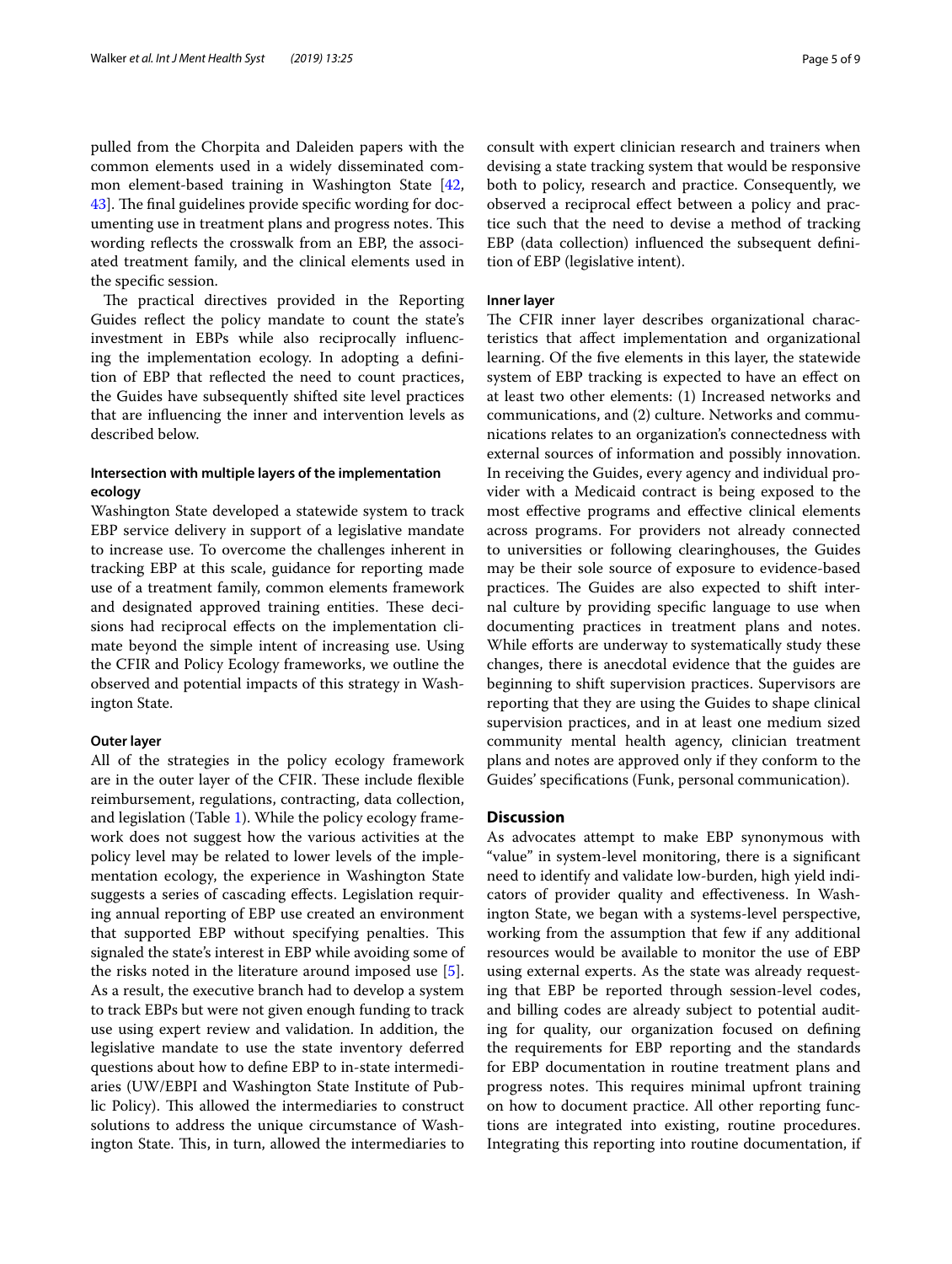| <b>Consolidated framework</b><br><b>Outer setting</b> | Policy ecology framework<br><b>Provider organization</b> | <b>Washington State</b><br><b>Hypothesized effects</b>                                                       |
|-------------------------------------------------------|----------------------------------------------------------|--------------------------------------------------------------------------------------------------------------|
|                                                       |                                                          |                                                                                                              |
| Cosmopolitanism                                       |                                                          |                                                                                                              |
| Peer pressure                                         |                                                          |                                                                                                              |
| External policy and incentives                        |                                                          |                                                                                                              |
|                                                       | Regulatory or purchaser                                  | Contracts requiring the reporting of EBP increases awareness and<br>motivation                               |
|                                                       | Changing contracting                                     | Benchmark reporting creates transparency and social pressure to<br>implement                                 |
|                                                       | Collect data                                             | Modifier codes create system wide data tracking method on<br>practices                                       |
|                                                       | Enabling legislation                                     | Legislation requiring a report of investment and increased use<br>supported a climate of EBP use             |
| Inner setting                                         |                                                          |                                                                                                              |
| Structural characteristics                            |                                                          | Required reporting shifts supervision focus to core elements                                                 |
| Networks and communications                           |                                                          | Workshop and technical assistance on using the quides expands<br>the network of communication                |
| Culture                                               |                                                          | Documentation of use in treatment plan and notes increases<br>attention to adherence within the organization |
| Intervention characteristics                          |                                                          |                                                                                                              |
| Intervention source                                   |                                                          | Eligible training programs are assessed based on their incorpora-<br>tion of evidence-based core elements    |
| Adaptability                                          |                                                          | Core elements conducive to the adaptable periphery                                                           |
| Trialability                                          |                                                          | The quides attempt to reduce complexity by crosswalking name<br>brand language with core concepts            |
| Complexity                                            |                                                          | Focus on core elements simplifies therapeutic concepts                                                       |
| Cost                                                  |                                                          | The quides support reduced costs by allowing different purvey-<br>ors to enter the market                    |

## <span id="page-5-0"></span>**Table 1 Crosswalk of implementation frameworks and the Washington State strategy**

reporting is found to be valid, presents some signifcant advantages. First, EBP use is reported per session and provides a granular source of information about actual practices being used in session. Using this method, it is possible to calculate the number of sessions that used either proprietary EBPs or clinical practices within a treatment family for individual therapists, between therapists, between agencies and for the healthcare system overall. Second, the instructions for reporting EBP orients therapists to the common elements of practice and is expected to operate as a quasi-clinical guide for reducing drift away from the most active clinical elements of treatment. Third, the integration into routine auditing and reporting is expected to help move the concept of EBP away from its status as a specialty service and become an expected part of routine quality service provision. This is a systems-level shift that requires coordination at the systems level between auditing, billing, contracting and EBP liaisons. It also requires fexibility in defning and monitoring EBP that is achieved through a focus on clinical elements as the primary focus of service monitoring.

The monitoring of fidelity to EBP practice in large healthcare systems is a large challenge that is frustrating attempts to achieve a system-level shift towards routine EBP use  $[5, 14, 44]$  $[5, 14, 44]$  $[5, 14, 44]$  $[5, 14, 44]$  $[5, 14, 44]$ . The fidelity gold standard of external observation and review is widely understood to be feasible only in systems in which EBPs are viewed as specialty, "add on," programs within the wider system of care [[45](#page-8-19), [46\]](#page-8-20). Costs and time make this approach impractical for large scale use. While lower cost alternatives are being tested in research trials through self-report tools, [[33,](#page-8-8) [47](#page-8-21), [48\]](#page-8-22) and simulated sessions via behavioral rehearsal, [[49](#page-8-23)] these approaches still require additional time of therapists and/or expert consultation costs and will face similar funding and implementation challenges if proposed for system-level use. The direct measurement of client outcomes, i.e., measurement-based care, is another proposed strategy for monitoring value in children's mental health [[50\]](#page-8-24). This approach offers value in directly measuring the theoretical beneft of EBP via client improvement but will also need substantive infrastructure and culture shifts to implement  $[14]$  $[14]$ . Another emerging approach to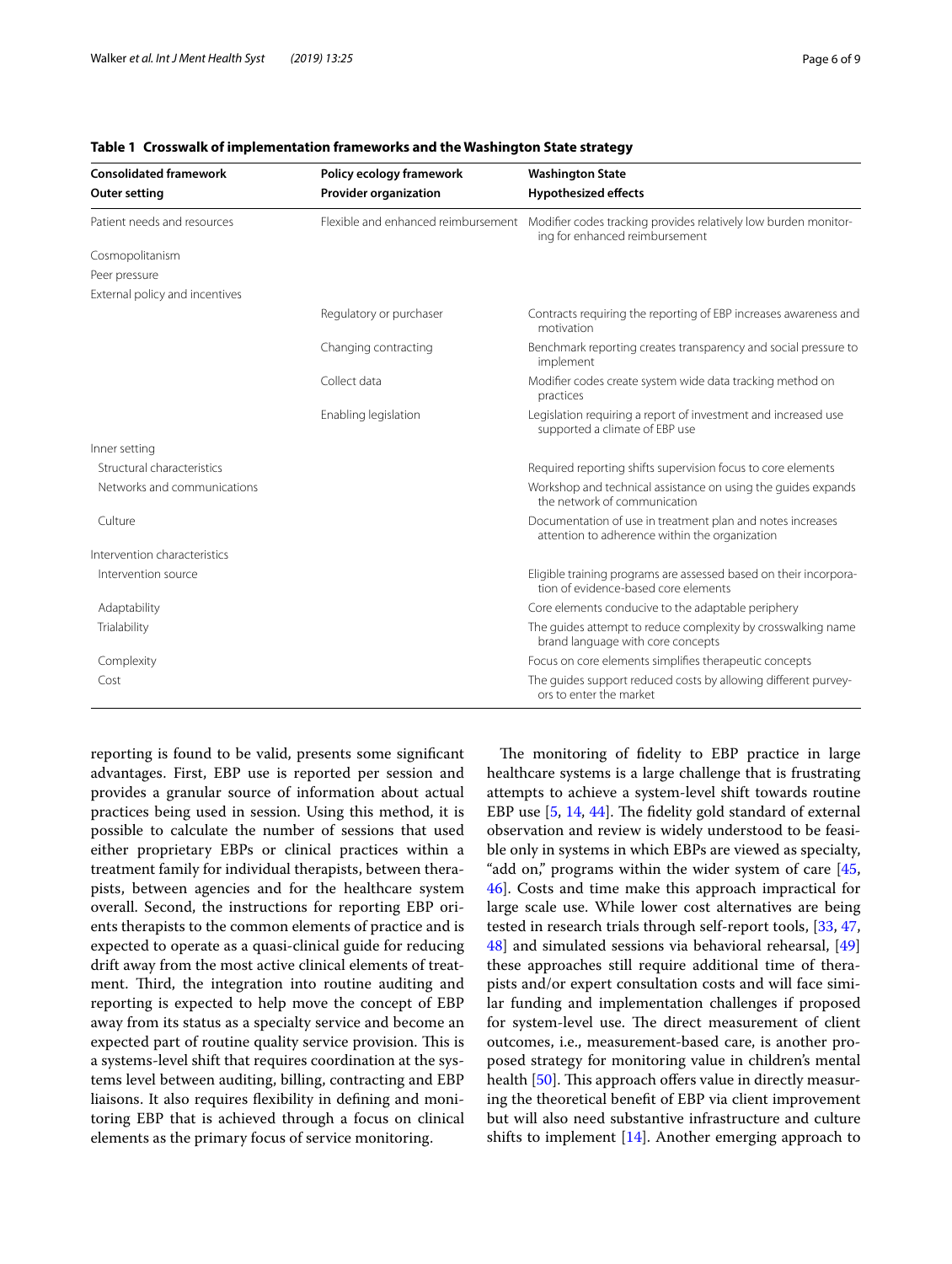monitoring value that hold promise for large scale quality monitoring is automated fdelity review through natural language processing software developed to recognize behavioral codes in psychotherapy sessions. While initial results are promising for recognizing behavioral codes, the technology is still being validated, will likely require some level of fnal expert review (albeit more limited), and is currently only available for nonspecifc therapeutic factors (e.g., empathy, listening). This may provide a promising model of automated quality review for the future as a complement or substitute for documented or externally reviewed practice.

As noted in two articles on the Distillation and Matching Model, [[33,](#page-8-8) [42](#page-8-16)] the emergence of specifc protocols (e.g., Coping Cat) as the optimal unit of research analysis for evidence-based mental health advancement rather than treatment families (e.g., Cognitive-Behavioral Therapy for Anxiety) is a historical artifact, resulting from the feld's interest in demonstrating the benefts of specifc therapeutic approaches against the claims that "therapy" as a broad approach was inefective [[51,](#page-8-25) [52\]](#page-8-26). Subsequent studies focused on tightly controlled protocols to ensure fdelity and generate confdence in fndings [[53](#page-8-27)]. As these protocols began to be implemented in real world settings, the focus on fdelity to the manualized structure remained a safeguard against drift into "usual care." However, a number of researchers have noted the problems with limiting the defnition of EBP to these proprietary programs. Tested programs are often limited to a specifc presenting symptom (e.g., anxiety) which means that clinicians must be trained and supervised on multiple manuals if attempting to use EBP with all clients. Further, many clients present with complex symptoms, and clinicians must be facile with knowing and using multiple EBPs in order to develop good case plans [[38\]](#page-8-13). Finally, the concept of EBP itself presents an implementation barrier for some sites that could likely be otherwise engaged by component-based approaches that allow for local adaptation and ownership [\[54](#page-8-28), [55](#page-8-29)]. Using the clinical treatment families and common elements framework, the Reporting Guides establishes specifc criteria for eligible training, consultation, and documentation (treatment plan, progress notes) for programs that fall within these groups.

However, the approach to monitoring EBP practice through therapist attestation and billing codes presents a number of questions about whether this type of reporting guidance increases accurate reporting compared to an external certifcation approach. Most signifcantly, there is insufficient guidance from the research literature regarding the minimally necessary consultation or supervisory supports for "good enough" practice, as most research studies are focused on comparative beneft between conditions and not whether care meets an acceptable level of quality. The literature is clear that ongoing expert consultation will signifcantly increase the quality of care, but as healthcare systems and states determine how to allocate scarce resources, it is also critical to know how much infrastructure will be needed for achieving quality care on a large scale. As the literature evolves, states will be in a better position to determine whether training and consultation requirements should vary by the complexity of the intervention, possibly defned as interventions developed for complex or more intense treatment needs. Building the infrastructure for communicating and translating new fndings from the intervention and implementation literature, illustrated here by the Reporting Guides as one example, will accelerate the translation effort from research to policy and to practice.

#### **Conclusions**

Feasible methods for the widespread and direct monitoring of clinical care are a high priority for state and large payer systems grappling with how to measure value and support efective healthcare services. Psychotherapy services present a challenge for routine performance monitoring as the practices used in session are not easily captured in administrative data, and deferring assessments of quality to external consultants can be costly and removes the system from being able to make direct assessments of value. Our effort to develop a set of Reporting Guidelines for reporting EBP in routine clinical care attempts to solve some of the challenges related to providers' willingness to attest to their practice. Some of the hoped for secondary benefts include building a common language about efective practice among actors in policy, research and treatment communities and opening the feld for high quality training on common elements while continuing to support proprietary approaches. Current efforts are underway to systematically gather data on the feasibility and acceptability of the Reporting Guides and to plan for validation and implementation studies to understand how therapists' and agencies' clinical and documentation practices align with the assumptions in the guidelines. We plan to use this information to improve the Reporting Guides as well as inform the feld about whether this approach can encourage the more rapid translation of science into practice and improve treatment outcomes for youth.

#### **Abbreviations**

EBP: evidence-based practice; CFIR: Consolidated Framework for Implementation Research; CBT: cognitive behavioral therapy.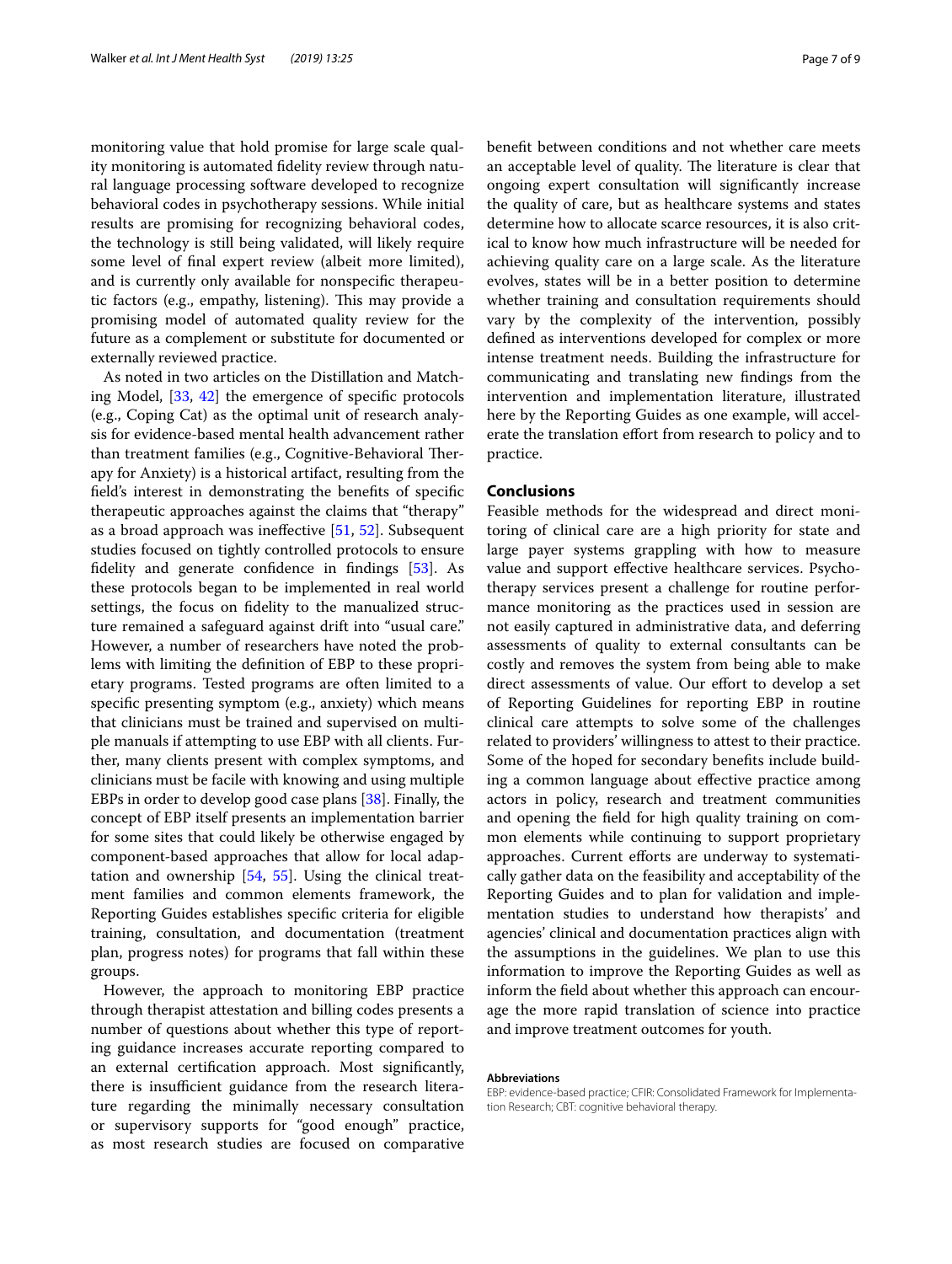#### **Authors' contributions**

GS co-developed the strategy for reporting evidence-based practices, wrote substantial sections of the paper and provided editing. LB co-developed the strategy for reporting evidence-based practices and provided feedback and editing on the paper. FR assisted in developing the strategy for reporting practices and provided feedback and edits on the paper. PD oversaw policy actions to facilitate the developing of the reporting practices and provided feedback and edits on the paper. SJ synthesizes evidence use in the reporting practices and assisted in manuscript preparation. JL co-developed the strategy for reporting evidence-based practices and provided feedback and editing on the paper. All authors read and approved the fnal manuscript.

#### **Author details**

<sup>1</sup> Department of Psychiatry and Behavioral Sciences, University of Washington, 1100 NE Campus Parkway, Box 358015, Seattle, WA 98105, USA. 2 Harborview Center for Sexual Assault and Trauma, 401 Broadway, Seattle, WA 98104, USA.<br><sup>3</sup> Washington State Health Care Authority, 626 8th Ave SE, Olympia, WA 98501, USA. <sup>4</sup> Duke University, 2127 Campus Drive, Box 90065, Durham, NC 27708, USA.

#### **Acknowledgements**

This paper was prepared through the support of the Division of Behavioral Health and Recovery, Washington State Department of Social and Health Services. The views in the paper represent the view of the authors only. We are grateful for the many clinicians, providers and administrators who provided feedback on the tools presented in this paper. We thank Ellie Qian for her assistance in preparing the manuscript. The paper was presented in part at the 2018 NIMH Mental Health Services Meeting.

#### **Competing interests**

The authors declare that they have no competing interests.

#### **Availability of data and materials**

Not applicable.

#### **Consent for publication**

All authors read and approved this manuscript.

# **Ethics approval and consent to participate**

Not applicable.

#### **Funding**

Funding for this paper came from the Division of Behavioral Health and Recovery, Washington State Department of Social and Health Services.

## **Publisher's Note**

Springer Nature remains neutral with regard to jurisdictional claims in published maps and institutional afliations.

#### Received: 22 January 2019 Accepted: 25 March 2019 Published online: 10 April 2019

#### **References**

- <span id="page-7-0"></span>1. Costello EJ, Mustillo S, Erkanli A, Keeler G, Angold A. Prevalence and development of psychiatric disorders in childhood and adolescence. Arch Gen Psychiatry. 2003;60:837–44.
- <span id="page-7-1"></span>2. AHRQ. New AHRQ-funded centers to study health systems and their efforts to disseminate patient-centered outcomes research. Rockville: Agency for Healthcare Research and Quality; 2015.
- <span id="page-7-2"></span>3. Bruns EJ, Kerns SEU, Pullmann MD, Hensley SW, Lutterman T, Hoagwood KE. Research, data, and evidence-based treatment use in state behavioral health systems, 2001–2012. Psychiatric services (Washington, DC). 2016;67:496.
- <span id="page-7-3"></span>4. Hoagwood K, Essock S, Morrissey J, Libby A, Donahue S, Druss B, Finnerty M, Frisman L, Narasimhan M, Stein B, et al. Use of pooled state administrative data for mental health services research. Adm Policy Ment Health Ment Health Serv Res. 2016;43:67–78.
- <span id="page-7-4"></span>5. Raghavan R, Bright CL, Shadoin AL. Toward a policy ecology of implementation of evidence-based practices in public mental health settings. Implement Sci: IS. 2008;3:26.
- <span id="page-7-5"></span>6. Askim J, Johnsen Å, Christophersen K-A. Factors behind organizational learning from benchmarking: experiences from norwegian municipal benchmarking networks. Public Adm Res Theory. 2016;18:297–320.
- <span id="page-7-6"></span>7. Kazak AE, Hoagwood K, Weisz JR, Hood K, Kratochwill TR, Vargas LA, Banez GA. A meta-systems approach to evidence-based practice for children and adolescents. Am Psychol. 2010;65:85–97.
- 8. McHugh RK, Barlow DH. The dissemination and implementation of evidence-based psychological treatments: a review of current efforts. Am Psychol. 2010;65:73–84.
- 9. Spoth R, Rohrbach LA, Greenberg M, Leaf P, Brown CH, Fagan A, Catalano RF, Pentz MA, Sloboda Z, Hawkins JD. Soc prevention Res type T: addressing core challenges for the next generation of type 2 translation research and systems: the translation science to population impact (TSci impact) framework. Prev Sci. 2013;14:319–51.
- 10. Walker SC, Bumbarger BK Jr, Phillippi SW Jr. Achieving successful evidence-based practice implementation in juvenile justice: the importance of diagnostic and evaluative capacity. Eval Program Plann. 2015;52:189–97.
- <span id="page-7-7"></span>11. Wandersman A, Dufy J, Flaspohler P, Noonan R, Lubell K, Stillman L, Blachman M, Dunville R, Saul J. Bridging the gap between prevention research and practice: the interactive systems framework for dissemination and implementation. Am J Community Psychol. 2008;41:171–81.
- <span id="page-7-8"></span>12. Hoagwood KE, Olin SS, Horwitz S, Cleek A, Gleacher A, Lewandowski E, Nadeem E, Acri M, Chor KHB, Kuppinger A, et al. Scaling up evidencebased practices for children and families in New York State: toward evidence-based policies on implementation for state mental health systems. J Child Clin Adolesc Psychol. 2014;43:145–57.
- <span id="page-7-9"></span>13. Powell BJ, Beidas RS, Rubin RM, Stewart RE, Wolk CB, Matlin SL, Weaver S, Hurford MO, Evans AC, Hadley TR, Mandell DS. Applying the policy ecology framework to Philadelphia's behavioral health transformation efforts. Adm Policy Ment Health Ment Health Serv Res. 2016;43:909–26.
- <span id="page-7-10"></span>14. Powell BJ, Beidas RS. Advancing implementation research and practice in behavioral health systems. Adm Policy Ment Health Ment Health Serv Res. 2016;43:825–33.
- <span id="page-7-11"></span>15. Rycroft-Malone, J., Burton, C., Bucknall, T., Graham, I., Hutchinson, A., Stacey, D. Collaboration and co-production of knowledge in healthcare: opportunities and challenges. Int J Health Policy Manage. 2016;5(4):221–223
- 16. Whipp R, Pettigrew A. Managing change for competitive success: bridging the strategic and the operational. Ind Corporate Change. 1992;1(1):205–33
- <span id="page-7-12"></span>17. Fixsen DL, Naoom SF, Blase KA, Friedman RM, Wallace F. Implementation research: a synthesis of the literature. Tamps, FL: University of South Florida, Louis de la Parte Florida Mental Health Institute, National Implementation Research Network; 2005. pp. 36–55
- <span id="page-7-13"></span>18. Bogenschneider K, Corbett TJ. Evidence-based policymaking: Insights from policy-minded researchers and research-minded policymakers. Park Drive: Taylor and Francis; 2011.
- <span id="page-7-14"></span>19. Prewitt K, Schwandt TA, Straf ML, National Research Council. Committee on the use of social science knowledge in public P. In: Using science as evidence in public policy. Washington, D.C.: National Academies Press; 2012.
- <span id="page-7-15"></span>20. Damschroder L, Aron D, Keith R, Kirsh S, Alexander J, Lowery J. Fostering implementation of health services research fndings into practice: a consolidated framework for advancing implementation science. Implement Sci. 2009;4:50.
- <span id="page-7-16"></span>21. Weiss CH. Using social research in public policy making. Lexington: Lexington Books; 1977.
- <span id="page-7-17"></span>22. Nutley SM. Using evidence: how research can inform public services. Bristol: Policy Press; 2007.
- <span id="page-7-18"></span>23. Rieckmann T, Abraham A, Zwick J, Rasplica C, McCarty D. A longitudinal study of state strategies and policies to accelerate evidence-based practices in the context of systems transformation. Health Serv Res. 2015;50:1125–45.
- <span id="page-7-19"></span>24. Walker SC, Lyon AR, Aos S, Trupin EW. The consistencies and vagaries of the Washington State Inventory of evidence-based practice: the defnition of "evidence-based" in a policy context. Adm Policy Ment Health Ment Health Serv Res. 2017;44(1):42–54.